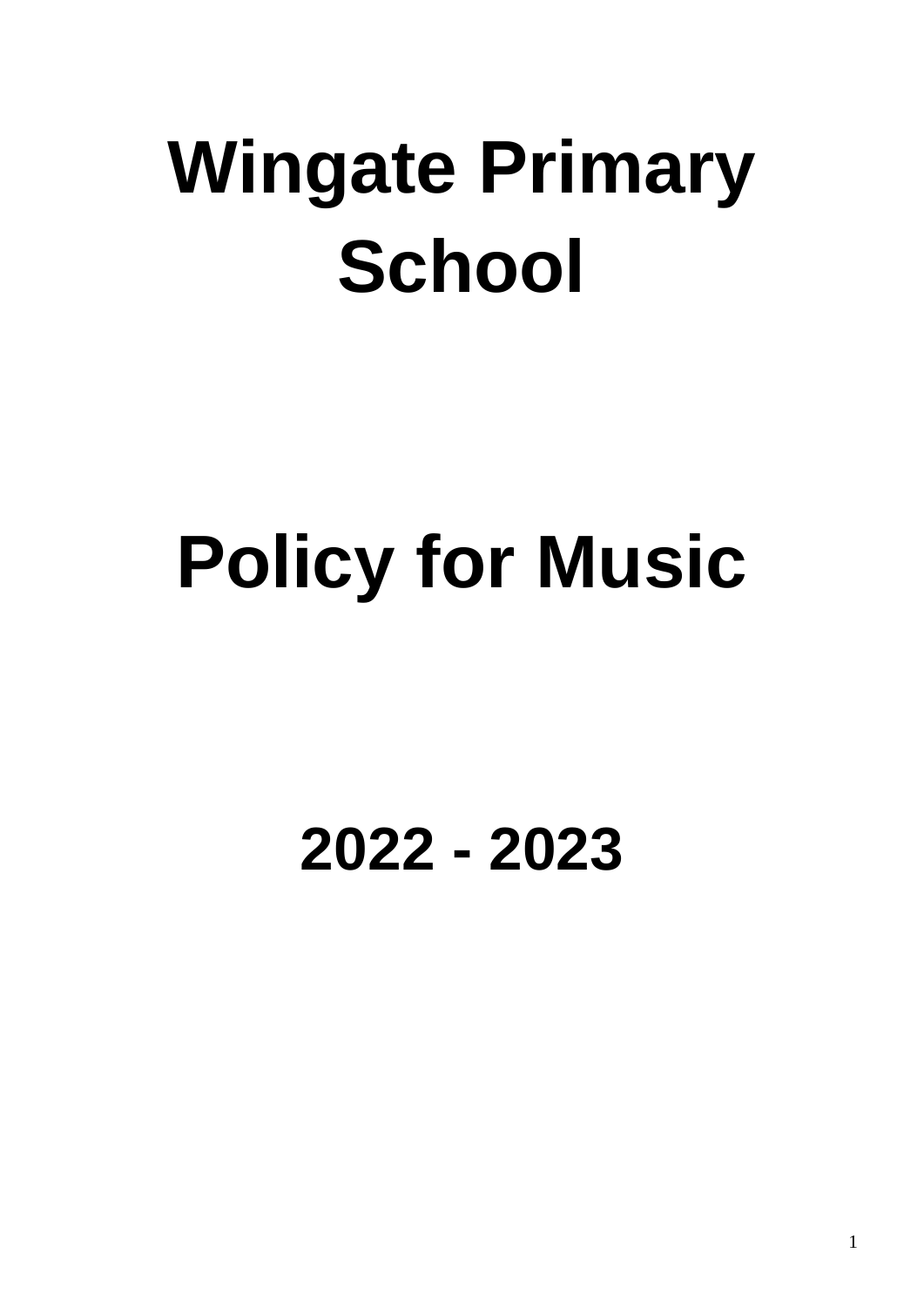### **Respecting Rights**

The policy is written with consideration to our school commitment to the Rights of the Child and our achievement of becoming a Rights Respecting School and it complies with Article 28 of the UNCRC 'Every child has the right to an education' as well as Article 29 'Education must develop every child's personality, talents and abilities to the full'. Although direct reference to this is not continuously made, the policy has been written with full awareness of our responsibility and commitment to children's Rights.

# **Curriculum Intent Statement**

The rights and dignity of our children are at the heart of everything we do, every decision we and they make and every driver for making progress and helping our children to develop as responsible, valued global citizens who want to make a positive contribution to their and our world.

In our school it is our intent that we help children to develop resilience, perseverance, autonomy and focus. Our children learn that they are valued and valuable, they are independent people in their own right and they have the power to do wonderful, amazing things at every stage of every day.

Every one of our children is a unique individual with their own strengths, aptitudes, interests and dreams. As a school community we will endeavour to support each child to make the most of every opportunity we offer.

We provide enriching experiences to engage learners and in designing and developing our curriculum we have taken into consideration

- how children learn and remember; progress means knowing more and remembering more
- what our children need to succeed in life; cultural capital they need to make aspirational choices and succeed beyond their time at Wingate Primary School.

The key drivers for our curriculum are:

Ambition and aspiration Resilience and courage Autonomy and independence Perseverance and solution finding

#### **Music Intent Statement**

Music is a fundamental form of creativity and holds value and importance in the wider community and across the world as an international language. In Wingate Primary School we believe music develops self-confidence, creativity and imagination. Music education at our school promotes a life-long love of music, and opportunity for self-expression and personal achievement, led by children's interests. We believe that all pupils should have the opportunity to develop talent and interest in a wide range of musical skills (including singing, performance, improvisation, composition, musical appreciation and the history of music), and through a diverse range of musical genres from different eras and cultures.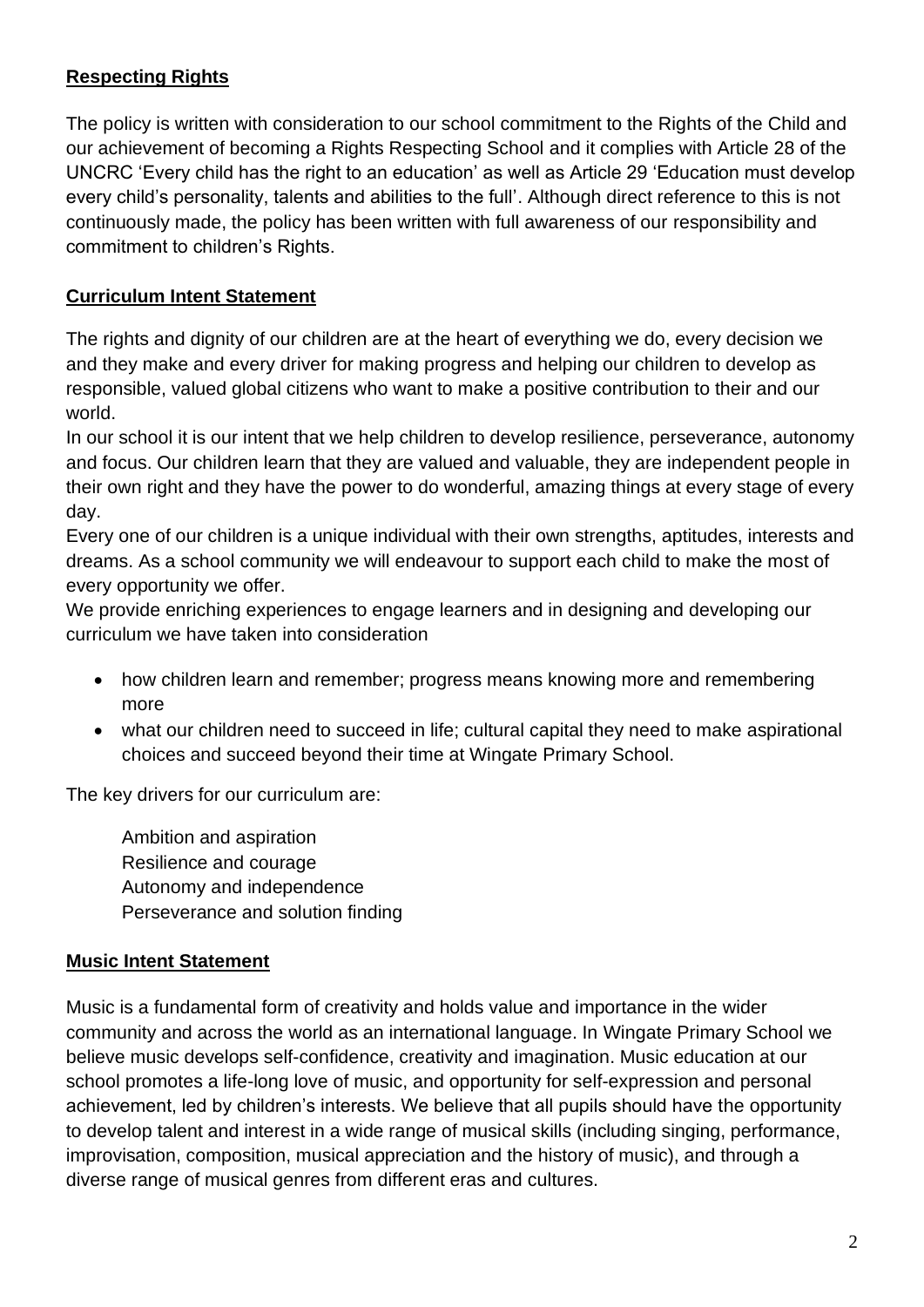# **Rationale**

"Music matters because children find immense pleasure in musical participation…Children use music to help maintain emotional and social well-being and celebrate culture and community in ways which involve entertaining or understanding themselves and making sense of the world around them. For all of us music manifests itself in our lives in a variety of ways and significantly enhances and enriches our understanding of ourselves and the world…Both UNESCO and the UN Convention on the Rights of the Child recognise the importance of creativity and highlight the role of teachers in fostering children's musical capacity to make connections, take risks and innovate." (Burnard and Murphy, 2017)

At our school we have developed our music curriculum using both Charanga Musical School as a resource and external music teachers to support our music teaching. Charanga Musical School provides a well-structured, accessible programme with lots of engaging, interactive resources, covering all areas of the music curriculum and providing clear progression across the units. This scheme includes all elements of the music curriculum throughout most of its units, including; listening and appraising, knowledge and understanding of musical language, the history of music, singing, playing instruments, improvisation, composition, performance and musical notation. The inter-related dimensions of music are interwoven throughout each unit, developing musical skill and understanding through a repetition-based approach.

We have chosen to use specific Charanga units in our music teaching based upon our children's interests, including a breadth of musical styles and genres, and progression across the units. The range of genres includes for example Western Classical music in every year group, as this genre may not be as widely listened to by our children. Further experience of music genres, especially traditional music, is found in cross-curricular lessons and during specific-themed weeks where the music can be related fully to the country it was created and played in. Children will get a broad sense of the country and meaningful experience of the musical style, as this is embedded cross-curricular, through languages, history, art and food etc.

During their time at Wingate Primary School every child has the opportunity to learn a musical instrument through whole class lessons with an external music teacher and, if they would like to, progress further on a musical instrument in small group instrumental lessons. Instrumental and singing lessons capture children's enjoyment of music, build on musical skills and knowledge and inspire further music making. External music teachers provide expert knowledge and teaching of an instrument, inspiring our children with the opportunity to learn a musical instrument.

Singing lessons from an external singing teacher boosts effective singing practice and skill in our school and the children's confidence when singing, also by using songs of the children's preference. Singing forms the foundation of music in Reception and Key Stage 1 and this is built upon across Key Stage 2.

Musical enhancements through children's performances, external musicians' performances and extra-curricular music clubs inspire and excite our children about music and also provide the cultural capital to ignite their aspirations.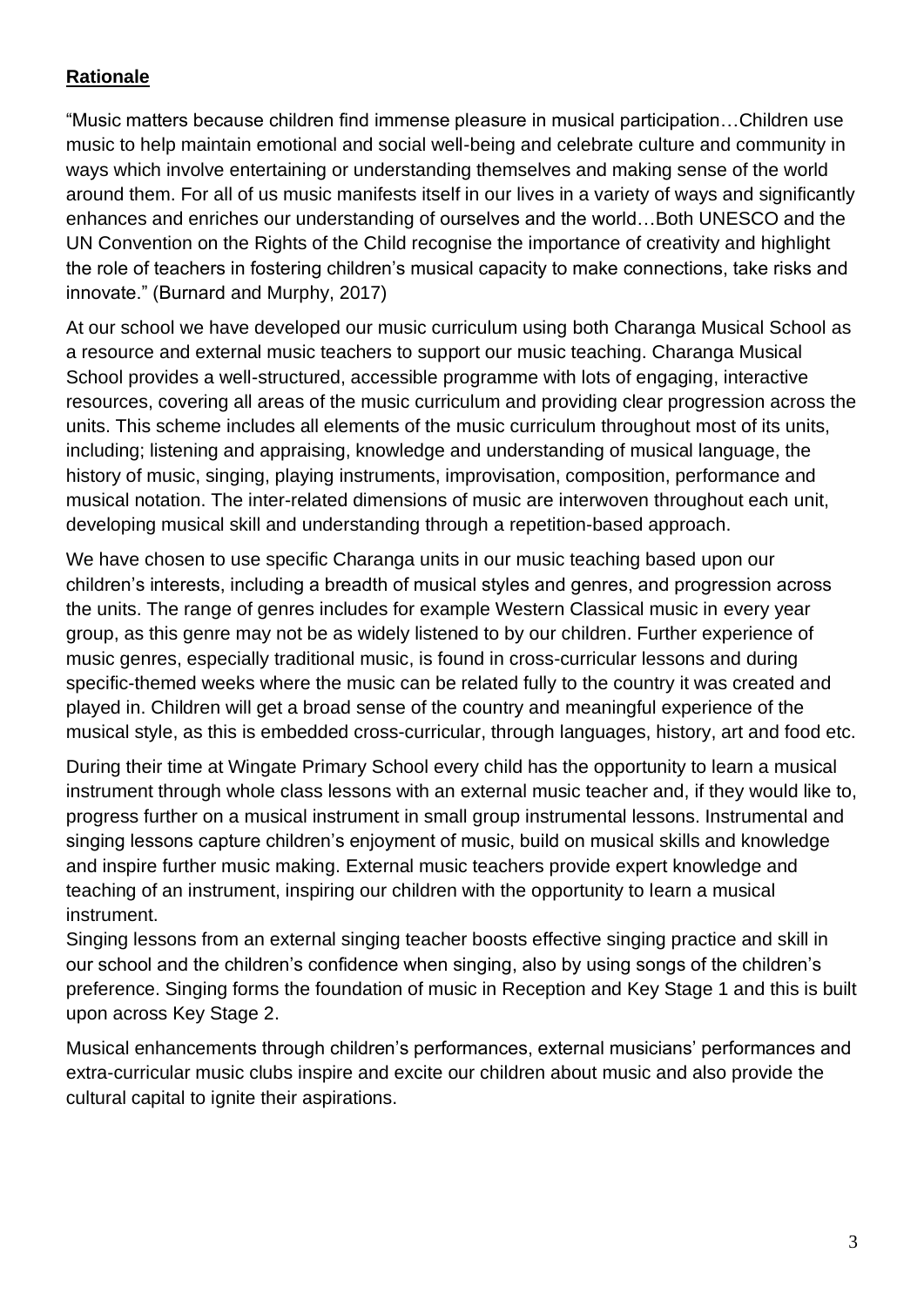# **Early Years Foundation Stage (EYFS)**

Music in the EYFS is taught through the area of learning: "Expressive Arts and Design". In Reception we regularly sing throughout the week and incorporate it within cross-curricular teaching and learning, for example in maths. We use a range of percussion instruments to develop early musicianship, creating foundations of pulse and rhythm, as well as creativity and self-expression. These musical instruments are used in discrete music lessons and in areas. Children are exposed to music through topics, celebrations throughout the year and Charanga, creating a foundation for their musical education. Singing and playing musical instruments together and performances throughout the year (including our Christmas Nativity) develops performance skills and making music as an ensemble.

# **Expressive Arts and Design**

The development of children's artistic and cultural awareness supports their imagination and creativity. It is important that children have regular opportunities to engage with the arts, enabling them to explore and play with a wide range of media and materials. The quality and variety of what children see, hear and participate in is crucial for developing their understanding, self-expression, vocabulary and ability to communicate through the arts. The frequency, repetition and depth of their experiences are fundamental to their progress in interpreting and appreciating what they hear, respond to and observe.

By the end of the EYFS, children should have attained the level of development as defined by the Early Learning Goals (ELGs). For music these include:

#### **ELG: Being Imaginative and Expressive**

Children at the expected level of development will:

- Sing a range of well-known nursery rhymes and songs; Perform songs, rhymes, poems and stories with others, and – when appropriate – try to move in time with music.

# **Music in the National Curriculum**

#### **Purpose of study**

Music is a universal language that embodies one of the highest forms of creativity. A highquality music education should engage and inspire pupils to develop a love of music and their talent as musicians, and so increase their self-confidence, creativity and sense of achievement. As pupils progress, they should develop a critical engagement with music, allowing them to compose, and to listen with discrimination to the best in the musical canon.

#### **Aims**

The national curriculum for music aims to ensure that all pupils:

- Perform, listen to, review and evaluate music across a range of historical periods, genres, styles and traditions, including the works of the great composers and musicians.
- Learn to sing and to use their voices, create and compose music on their own and with others, have the opportunity to learn a musical instrument, use technology appropriately and have the opportunity to progress to the next level of musical excellence.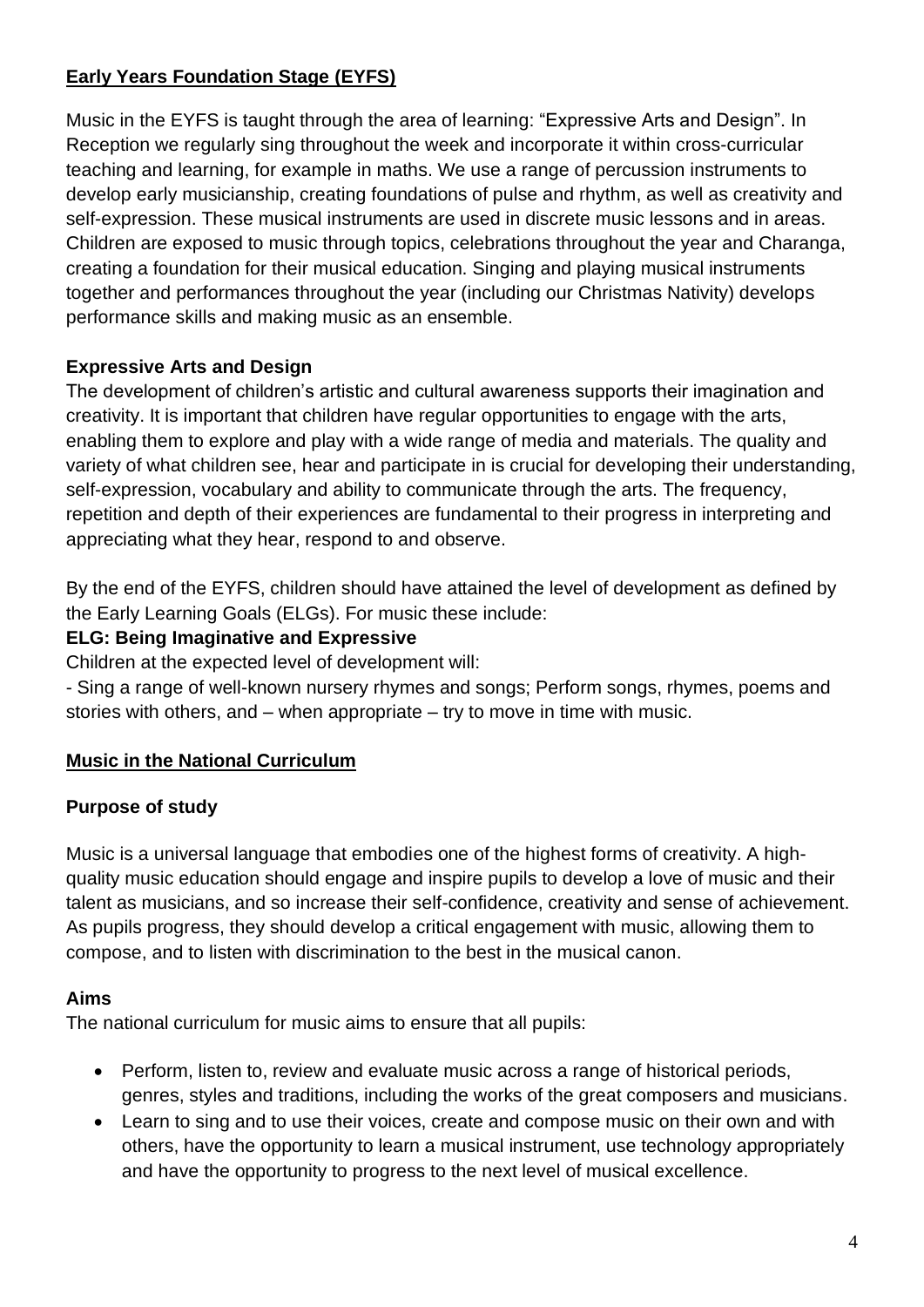• Understand and explore how music is created, produced and communicated, including through the inter-related dimensions: pitch, duration, dynamics, tempo, timbre, texture, structure and appropriate musical notations.

#### **Attainment targets**

By the end of each key stage, pupils are expected to know, apply and understand the matters, skills and processes specified in the relevant programme of study.

### **Subject content for Key Stage 1**

Pupils should be taught to:

- Use their voices expressively and creatively by singing songs and speaking chants and rhymes.
- Play tuned and untuned instruments musically.
- Listen with concentration and understanding to a range of high-quality live and recorded music.
- Experiment with, create, select and combine sounds using the inter-related dimensions of music.

# **Subject content for Key Stage 2**

Pupils should be taught to sing and play musically with increasing confidence and control. They should develop an understanding of musical composition, organising and manipulating ideas within musical structures and reproducing sounds from aural memory.

Pupils should be taught to:

- Play and perform in solo and ensemble contexts, using their voices and playing musical instruments with increasing accuracy, fluency, control and expression.
- Improvise and compose music for a range of purposes using the inter-related dimensions of music.
- Listen with attention to detail and recall sounds with increasing aural memory.
- Use and understand staff and other musical notation.
- Appreciate and understand a wide range of high quality music drawn from different Traditions and from great composers and musicians.
- Develop an understanding of the history of music.

#### **Implementation**

#### **Planning**

In Reception, music planning follows the EYFS, within the specific area of Expressive Arts and Design. Planning in both Key Stage 1 and Key Stage 2 follows the National Curriculum. Teachers work with the Music Coordinator to ensure full coverage of curriculum requirements, differentiation and progression. Teachers plan weekly music lessons in line with the Medium Term Plans (MTPs), following the yearly overview for music, and this is recorded in class teachers' weekly planning. Music is widely taught using the Durham Education Department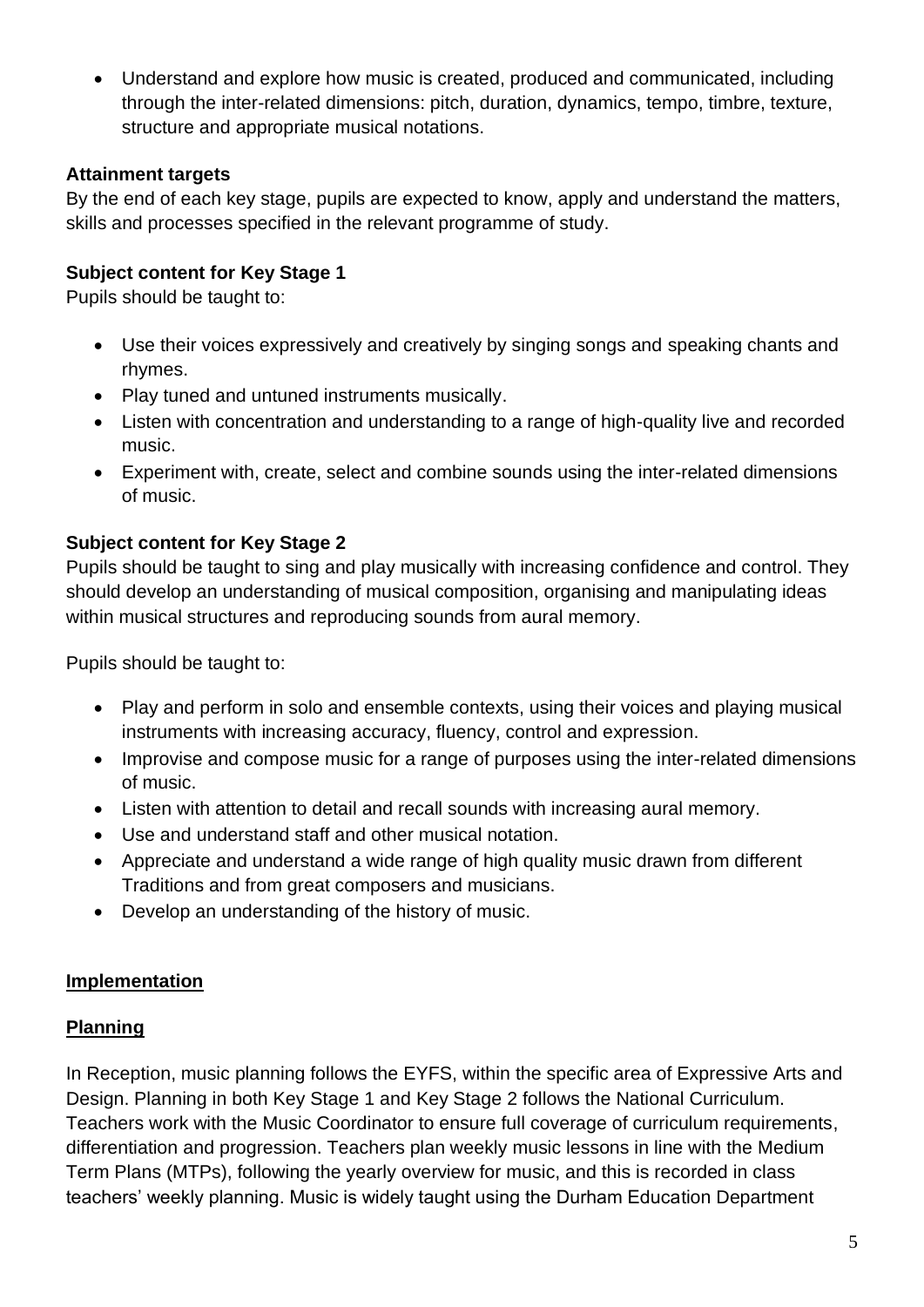resource, Charanga Musical School. Every year group additionally has singing lessons from an external singing teacher, developing skills in pitch, listening, expression, ensemble singing and harmonies. From Year 2 onwards, children are also taught to play musical instruments by external musicians, including through the Durham Music Service and Music Box. The Music Coordinator works with the musicians to ensure delivery is engaging and appropriate for pupils and follows the National Curriculum.

# **Resources**

Every year group has access to music resources in school. Every teacher and pupil has a Charanga login. Charanga can be access by teachers through the class laptop and interactive whiteboard, and by pupils through school laptops and iPads (particularly for use in composition activities). Class sets of chime bars are used by Key Stage 1 (stored in the hall and classroom cupboards) and class sets of glockenspiels are used by Key Stage 2 (stored in music and classroom cupboards). Untuned percussion instruments are stored in Reception's cupboard and music cupboards in Church Street and Moor Lane. Reception use untuned percussion instruments in discrete music lessons and in areas. Djembe drums are mainly stored at Moor Lane, used by the Durham Music Service drum teacher, as well as class teachers when needed. External musicians provide musical instruments for their teaching where required, including brass instruments (stored in school) and steel pans.

# **Delivery**

- Music is taught as a discrete subject in weekly lessons (and as part of cross curricular themes where appropriate).
- The subject leader for music is responsible for the coordination of the music curriculum across the school.
- Music is taught in all classes following agreed timetables and programmes.
- Teaching continuously revisits musical skills throughout each year.
- Charanga Musical School is used as an online resource by teachers to support the delivery of teaching music.
- External musicians, including those from Durham Music Service and Music Box, provide opportunity for children to learn musical instruments and develop their singing through whole-class and group teaching.
- Music is incorporated into Languages, PE and International activities, using music to gain a broad view of different cultures and making it more meaningful to the children.
- Whole school music performance opportunities include assemblies and school performances, live or videoed.
- Visiting musicians and external music concerts enhance the music curriculum.
- Extra-curricular music activities are available for children who wish to take part, including small group instrumental teaching and music clubs.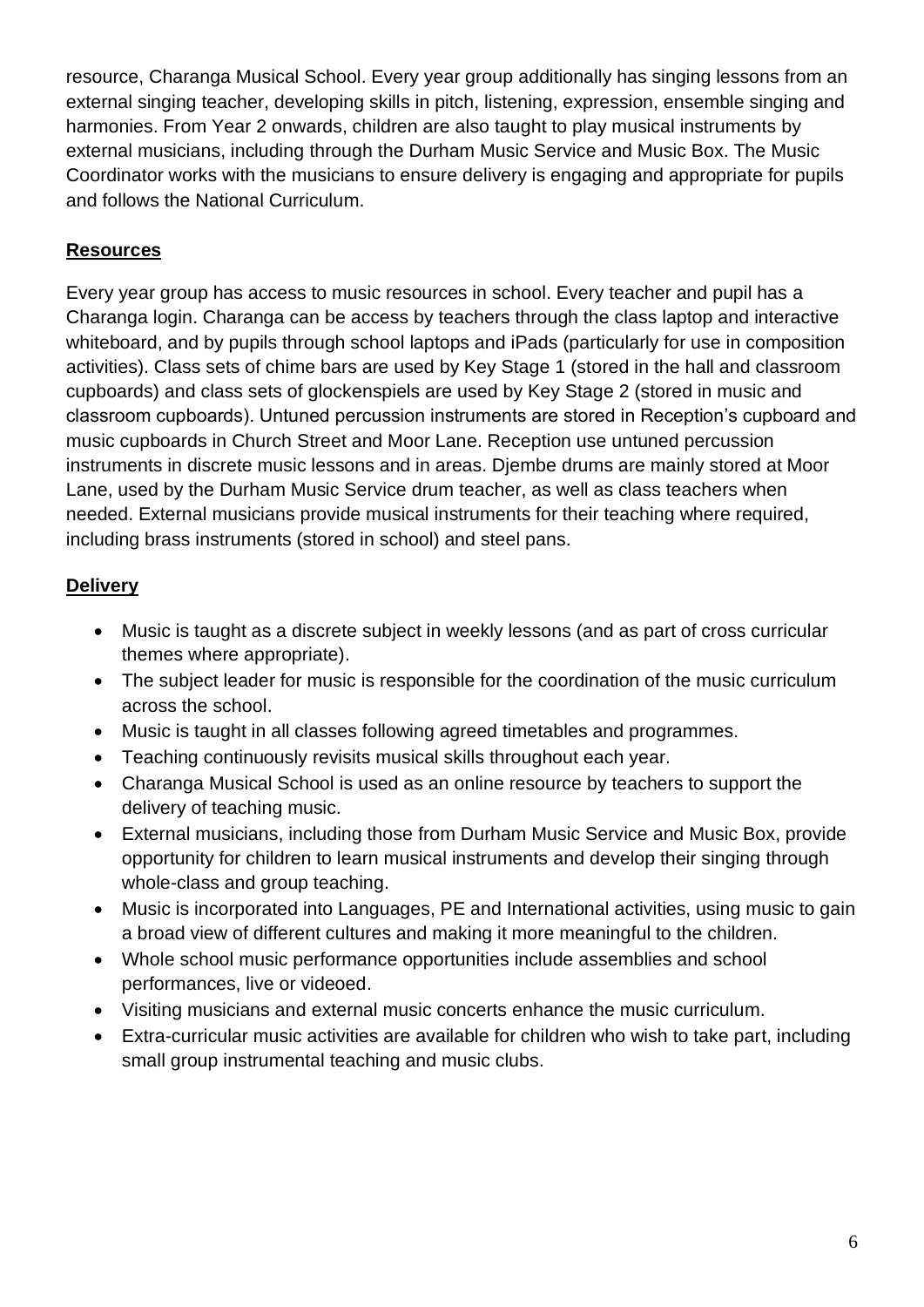# **Progression**

Pupils learn music through the strands of: listening and appraising, knowledge and understanding of musical language, the history of music, singing, playing instruments, improvisation, composition, performance and musical notation. These strands often interweave and are almost all covered every half term across all year groups. Progression is developed through the repetition and depth of learning within these strands. This is through the integration and understanding of the interrelated dimensions of music, including: pulse, rhythm, pitch, dynamics, tempo, timbre, structure, texture and notation. Throughout each year and across all year groups, the interrelated dimensions of music are built upon the foundation of pulse, creating a spiral of musical learning across the school. Our music teaching also aims to expose pupils to a diverse range of musical genres and musicians, across history and across different cultures.

# **Impact**

At Wingate Primary School the impact of our music curriculum is that children enjoy music and are therefore engaged and inspired in their music making. Our children utilise their musical skills, knowledge and vocabulary in order to further develop their music making and understanding of music. They gain experience and understanding in all areas of music and a diverse range of musical genres so that they can develop a lifelong valuable appreciation for and enjoyment of music. At our school they are provided with the musical foundations to enhance their musical interests and education, as young musicians.

#### **Assessment, recording and reporting**

Teacher assessments of music follow the school's assessment policy. Music assessment is recorded throughout the year and reported to parents at the end of each academic year. Music assessment refers to the County progression document, identifying key skills required in each year group. Teachers will use floor books and foundation books to collate and record music work, as appropriate (suggested recording found in the MTPs). Recordings and videos will also be collected and stored on Staff Shared to support assessment and celebrate musical achievement and enjoyment. Significant achievement or weakness may be noted and serve to plan appropriate challenges or intervention opportunity. Foundation Stage teachers will complete the EYFS Profile, with music coverage under the specific area of Expressive Arts and Design. In order to ensure and develop progression in music, assessment (through observation and evaluation) is an integral part of every music lesson.

#### **Equal opportunities**

All pupils regardless of age, race, gender, religion or ability should have equal access to music provision and equal opportunity to develop music capability. The Music Coordinator will liaise closely with the SENDCO (Special Educational Needs and Disabilities Coordinator) and MATCO (More Able and Talented Coordinator) to ensure that all our children have appropriate access to music, including provision of appropriate equipment or support where necessary or possible.